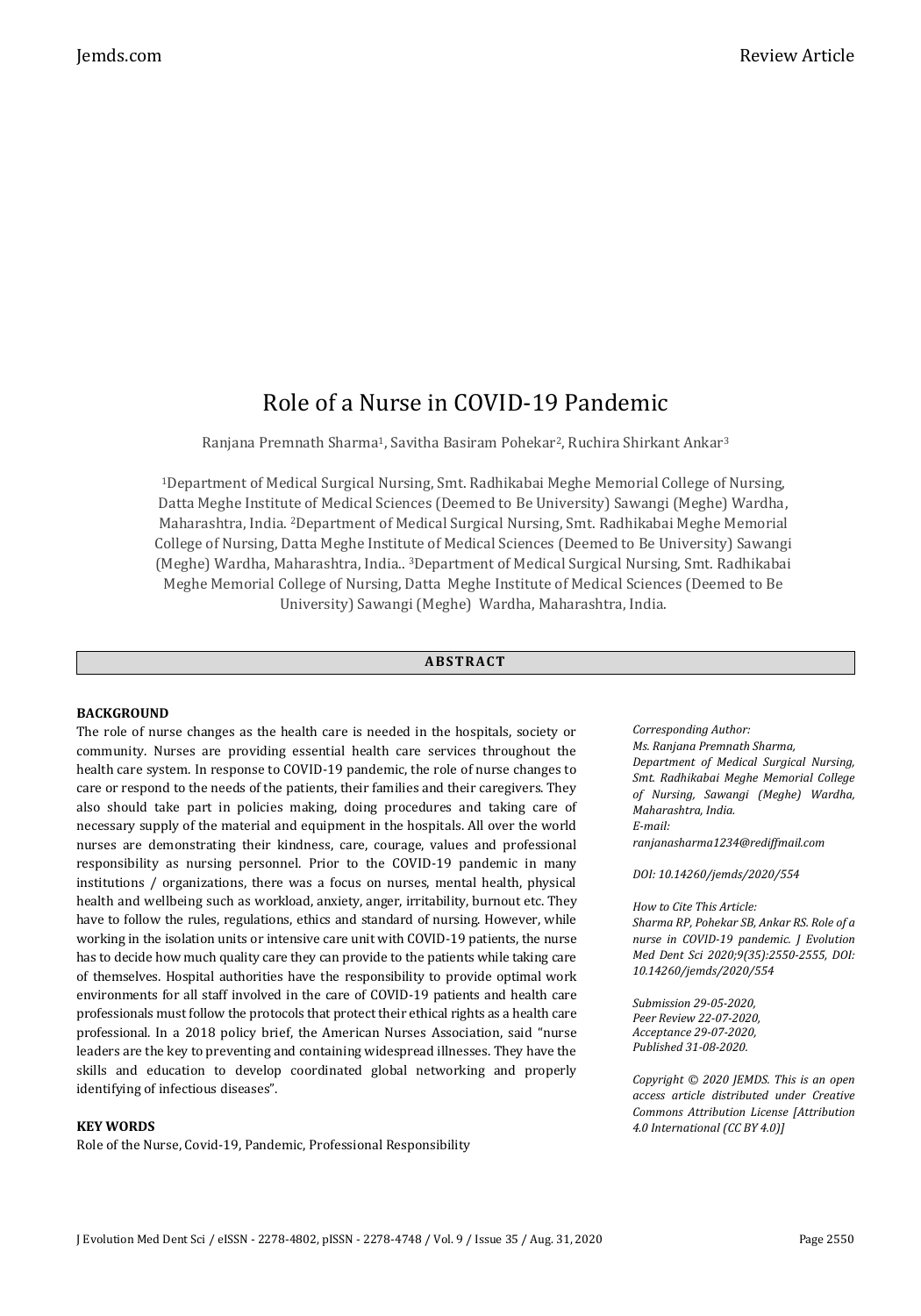# **BACK GR O U ND**

"The nurses' role in a pandemic begins even before a disease has an opportunity to cause widespread devastation, the World Health Organization (WHO), the American Nurses Association (ANA) and other healthcare organizations said"1. During the COVID-19 pandemic, a full lockdown is forced, means closure of schools, colleges, universities, market and workplace to prevent and protect the health of the population. It was also instructed to all stay at home only, when required to leave the home to buy the basic things. However the health care professionals have to perform their duty to serve the vulnerable and needy peoples. Among those health care professionals the nurses are the largest leading personnel within the society, to provide care during health related crisis.

Nurses' are playing very important roles, when dealing with the COVID-19 patients because they are the one who is performing the screenings, implementing triage, proving care to the patients, communicating with the caregivers, proving health education on prevention and protection from coronavirus and handling the critical conditions.

In 2019 annual report, the WHO said the world is not adequately prepared for a global health crisis. Since pandemic outbreaks are unpredictable, global health agencies have to develop plans that will provide appropriate and timely responses, the WHO said. Among those who must be involved in planning are the nurses, the organization said. Indeed, nurses around the world are filling roles to assist in the corona virus response1.

In the United Kingdom, the government is considering recalling recently retired nurses and other providers. Closer to home, the Association of camp nursing posted official guidelines for spring break camps, including having camp managers and nurses monitor children and staff for illnesses.<sup>1</sup>

At the same time, the Washington State Nurses Association is calling for local and state officials to better protect staff nurses who are working directly with sick patients.<sup>1</sup>

### **Role of Nurses in the Screening, Triage, and Standard Precaution**

Nurse should familiar with scientific updates of COVID-19 disease and use of appropriate methods to assess, categorize the triage system, different test and management of patients.<sup>2</sup> While screening the individual the nurses should take the following information from the person's risk for COVID-19: sign and symptoms of respiratory tract infections, travel history of the last few days and exposure to someone who has been confirmed to have COVID-19. After screening process the nurses should take the decision the person should be tested for COVID-19 or not.

Every organization is having there a standard operating procedure for triage to COVID-19 patients. The nurses should to know and review the triage policies and procedures of their organization and follow the same in response to COVID-19. The nurse role in triage is not to diagnose, but to recognize or identify the patients for separation or isolation if suspected to have COVID-19. Educate the patients to maintain respiratory hygiene and cough etiquette if that has not been done by the patient's, such as provide alcohol-based hand sanitizer, tissue paper and face mask.

Promotion of safety and prevention of transmission of infection in health care, the one should know the minimum level of precautions that is standard precautions while providing care of all patients admitted in hospital or community based. Learn and implement all health care activities to protect themselves, determine infection control measures to prevent respiratory infection such as respiratory hygiene and cough etiquette. Standard precautions like proper hand washing and the use of personal protective equipment (PPE) is necessary to apply in all areas of health care services. It also includes prevention from the needle stick injury, injury from the sharp instruments, proper waste management, cleaning, sterilization and disinfection of equipment and cleaning of the environment.<sup>3</sup>

#### **Role of Nurses in Protecting Herself from Risks**

Minimize face to face contact with patients whenever possible. Protect themselves against risk one of the best things is to use personal protective equipment while taking care of positive cases and systematic handwashing. It also includes changing out of work attire before entering into the home and showering as soon as getting inside the home. If required isolating themselves from the family members, to protect the family members as best they can.<sup>4</sup> Proper hygiene is one of the very important factors in turning the tide of a pandemic. It is very necessary for the nurses to abide with the hygiene rules and procedures, because they work so closely and regularly with patients.<sup>5</sup>

#### **Role of Nurses in Physical Care**

Nurses' role is critical to the entire health care operation and pandemic response. They have to perform the task in the assessment of patient, triage and quarantine the patients. They can perform this task efficiently because they are having the experience of working directly with patients. Nurses are identifying the patients whose test positive or show symptoms of COVID-19 are quickly moving to quarantine or isolating, protecting other patients who may not have the disease<sup>5</sup>. The nurse should provide nursing care according to the severity of diseases. They have to understand the patients with mild, moderate and severe infection of symptoms accordingly, they have to play their role in the management of symptoms, monitoring of the disease progression, monitoring of nutrition and education related to exercise, psychological support and lifestyle changes. If the patients are critically ill they have to assist to the physician in artificial airway management and life support management. However, patients with urinary catheterization they have to provide catheter care to prevent from urinary tract infection, to bed ridden patients they have to provide back care as needed.

#### **Role of Nurses in Giving Psychological Support**

Provide psychological support to the patients and family, to help them to alleviate fear, anxiety and depression about the COVID-19. Explain to the patient, family and caregivers about the causes, risk, management and prognosis of COVID-19, so they can participate in the treatment plan. COVID-19 can cause sudden breathlessness for patients, therefore, advise them about the breathing techniques, proper ventilation, and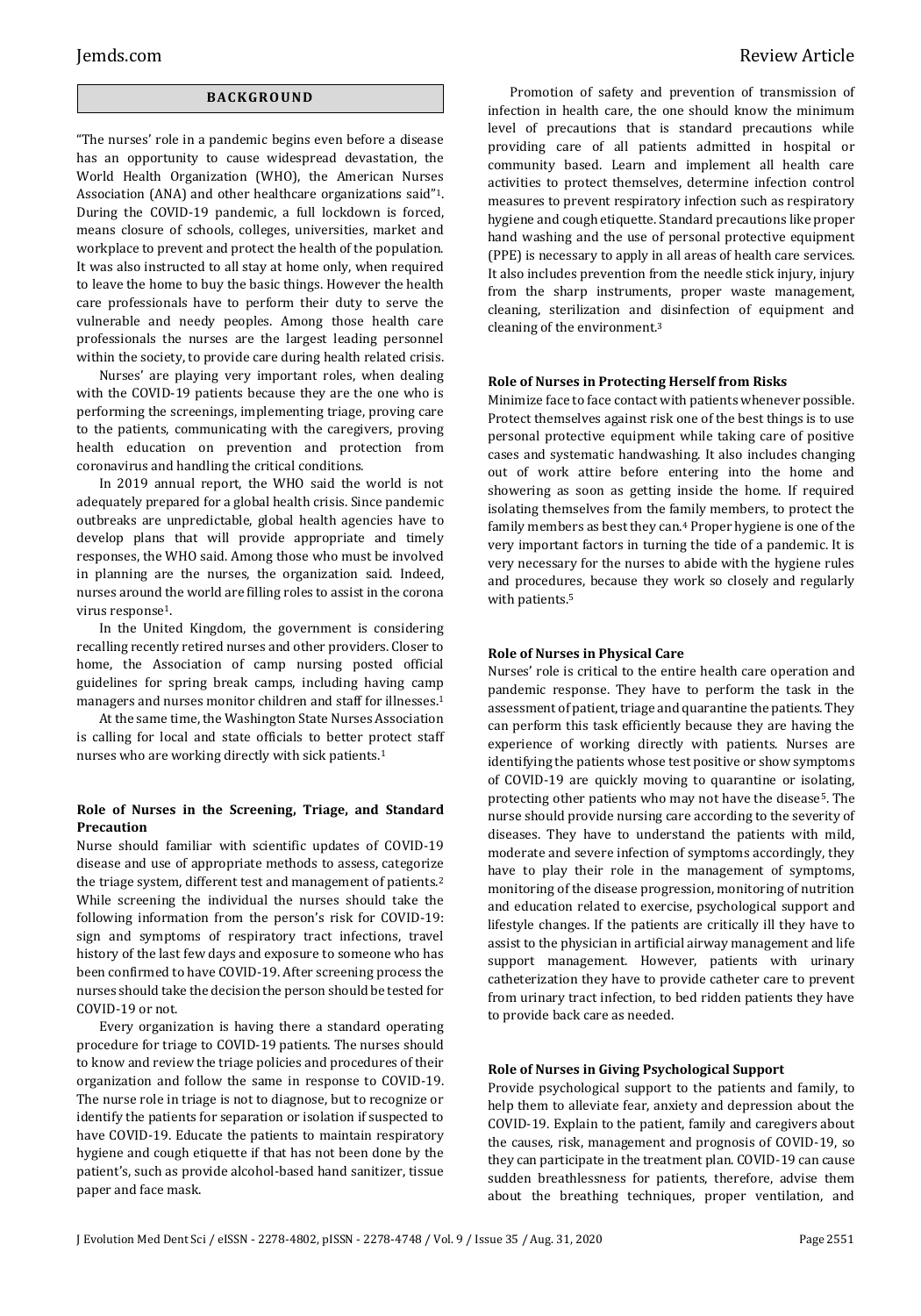warmness of room and positioning 6. To find opportunities to deliver hopeful stories and positive images of local people who have suffered from the COVID-197. The risk of corona virus infection (COVID-19) may cause psychosocial problem for nurses and medical staffs. To cope with this psychosocial problem of nurses, the in-charges or head nurse should assign the areas properly who will in the isolation area and aware them about the equipment, supplies and resources of the hospital, the supervisor who will be helping will provide instant help whenever necessary.<sup>8</sup>

### **Leadership Role of Nurses**

The head nurse or superior should provide the positive working environment for nurses to report all incidents related to COVID-19 positive patients, such as exposures to respiratory system secretion, blood products and body fluid, such incidences occur to adopt the measures for immediate follow up and support to victims2. It is the responsibility of the leader or head nurse to protect all the staffs from psychosocial problems (stress and poor mental health) during this response, so the staffs are able to perform to fulfil their roles efficiently, while performing the patient care. It is also a responsibility of head nurse to provide updated information to all staffs and rotation of staffs from higher-stress to lowerstress areas. Initiate, encourage and monitor work breaks. Make sure all staffs are aware of the facilities of mental health and psychological support services.<sup>7</sup>

# **Role of Nurses in the Management of Equipment and Supplies**

Inadequate supply of personal protective equipment (gloves, mask, gown and eye shield) and medical supplies in the health care system can cause the spread of infection. The spread of COVID – 19 is mainly through respiratory droplets. At the time of a pandemic, it is very important to maintain the supplies of medical equipment and protective items such as masks, gloves, and hand sanitizer. These supplies can easily become short during crisis; nurses play a vital role in safeguarding these supplies from unnecessary use, theft or hoarding<sup>5</sup>. They are responsible for keeping an adequate amount of equipment and supplies in the isolation unit and intensive care units. Periodically they have to check that equipment and supplies are in good conditions before using for patients. Put in a requisition for necessary equipment for repair and maintenance when needed. Make sure that equipment and supplies are where it is needed to be keep there only it is kept. Make sure that all the personnel on the ward should clearly know who may use ward articles and equipment and who assumes responsibility for it. The head nurse must be vigilant and prevent waste or misuse by educating the staff in the economical and appropriate use of all equipment and materials. She may sometimes arrange in the ward class to enable the staff to know the cost of the equipment and materials.

# **Role of Nurses in Taking Care of Pregnant Women**

The nurse should understand and trained to provide obstetric care and enough competent to implementing in recommended infection control interventions. Pregnant women with known or suspected case of COVID-19 should inform to the obstetric unit/department prior to arrival of the pregnant patients. So the necessary arrangements such as appropriate infection control preparations, identifying the most appropriate room for labour and delivery, all necessary sterile equipment's placed properly and personal protective equipment's are appropriately positioned, assign and inform all healthcare personnel who will be involved in the patient's care before the patient's arrival.<sup>9</sup> Encourage the pregnant women that they should be attending the routine antenatal, postnatal and abortion care whenever necessary. If there are any complications, additional care should be provided to the pregnant women.<sup>3</sup>

#### **Role of Nurses in Taking Care of Children**

Encourage and teach the parents to follow the scheduling of visits to the hospital, those who are well they have to attend the clinical services in the morning hours and sick visits in the afternoon. Collaborating with community health care providers to identify separate areas for holding well visits for children<sup>9</sup>. Teach the parents to find out the encouraging ways to ventilate their feelings such as fear, nervousness and depression. Every child is unique she/he is having his or her own way of expressing the emotions to facilitate this process engage them in a creative activity and reading story books. Teach the parents to provide safe and supportive environment for the children to express their feelings. If it is necessary to separate the child from their parents, family members or primary caregivers, make sure that appropriate alternative care is provided with the help of other staffs, social worker or similar, they should regularly follow up on the child7.

#### **Role of Nurses in Taking Care of the Elderly**

Older adults, those who are in isolation and having the cognitive impairment they may have nervous, fearful, stressed, agitated, depressed, angry and withdrawn during the outbreak or while in quarantine. To provide psychological support through informal networks like social workers and health care professionals. Educate them in a simple ways the facts about COVID-19 and teach them about how to reduce the risk of infection in their own language to elderly people with/without cognitive impairment as they can understand. The information should be given in the form of writing, pictures and images that may be helpful for elderly in understanding. Encourage their family members and other support networks in providing information and helping older people to practice proper preventive measures to avoid transmission of infection.<sup>7</sup>

#### **Role of Nurses in Research**

Nurses should participate in research; evidence based practice and randomized controlled trials related to COVID-19 disease.<sup>3</sup> As at the time of care of patient's they are undergoing with many real life experiences and other important information, however, that experiences and information can be included to discover the evidence based practice in nursing research.

As COVID-19 is a newly identified disease, effective vaccines and treatments are still in development. Thus, in tackling this newly identified infectious disease, nurses face a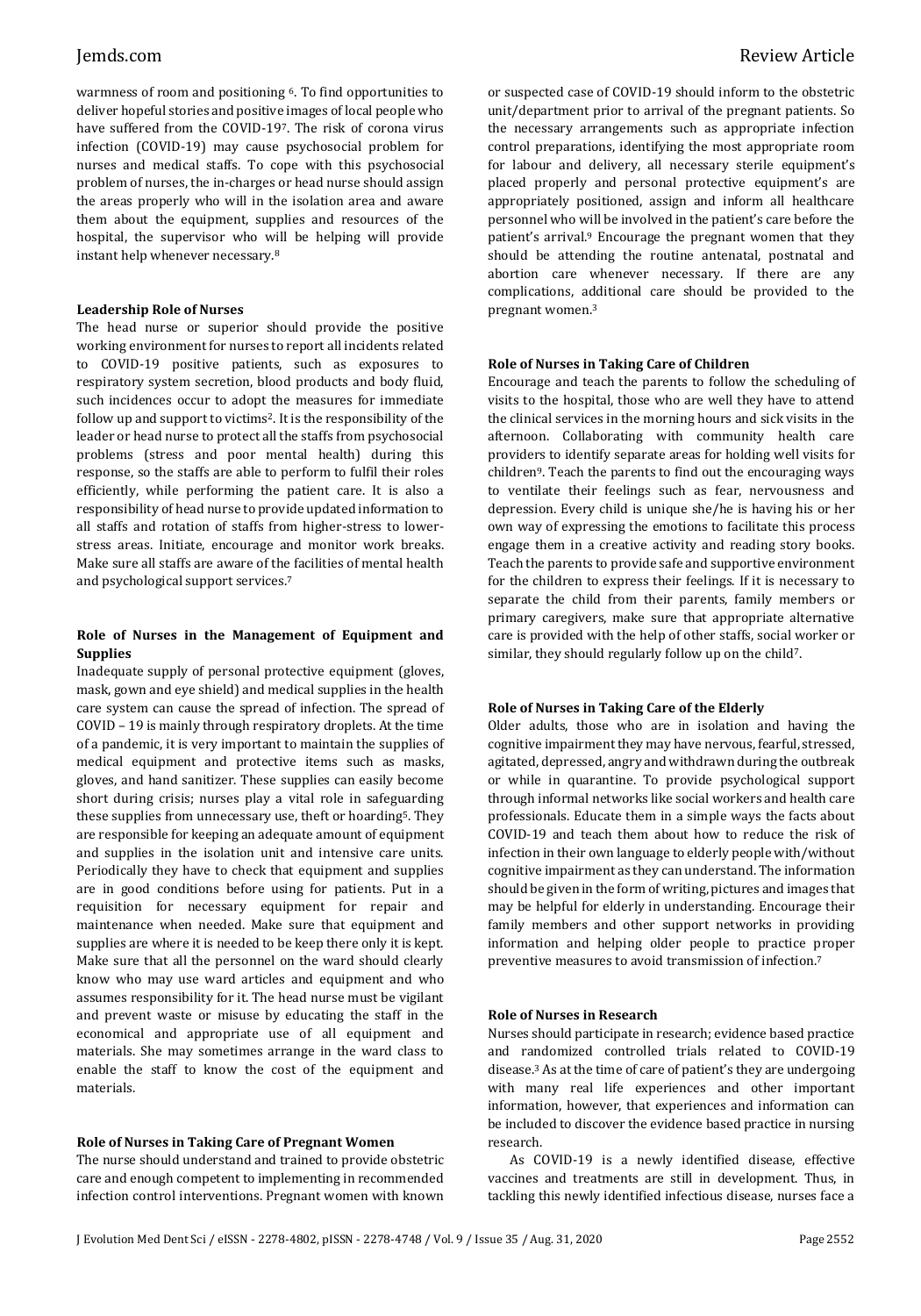potential risk of infection as well as potential work-related anxiety and mental health problems. It is important to apply the latest knowledge to protect healthcare professionals and nursing staff who are caring for patients with COVID-19. Healthcare providers must be educated about the dangers of infectious disease, including the proper use of personal protective equipment, proper personal hygiene practices, and related environmental measures.

The lived experiences, strategies, and policies related to confronting, exploring, and managing COVID-19 are important for healthcare professionals and nurses in preventing and managing future outbreaks of infectious diseases like COVID-19. In addition to basic and clinical studies, conducting studies on disease-spread prevention and the experience of supporting patients physically and psychologically will be crucial. Examining the effects of administrative strategies for disease-spread prevention in both healthcare and community settings will be valuable. Exploring the impact of cultural differences in the perception and prevention of COVID-19 will be one of the most significant issues related to the spread and management of COVID-19 across countries and cultures.<sup>10</sup>

### **Roles of Nurses in Continuing Education**

They have to take continuing education and training for self it includes, systematically the use of personal protective equipment, scientific reasons of hand washing, and sterilization of patients' articles and management of exposure. Nurses have to learn self-monitoring for signs and symptoms of COVID-19, self-isolation and report illness head nurse, if it occurs8. Nurse need special training to work under such challenging conditions. They have to cover full body with personal protective equipment such as gloves, gown and goggles and it is very difficult to do basic nursing care. It is very essential by nurses to undergo pre-training in how to wear, remove and handle the patients with personal protective equipment, to provide skilled nursing care to the patients. During the COVID -19 pandemic, nurses can come across the critically ill patient, sometimes they may need of cardiopulmonary resuscitation. Timely review of cardiopulmonary resuscitation is required by the nurses.

#### **Role of Nurses in Patient Education**

Nurses have to play an additional responsibility of educating the patients and the general public on how to stay healthy and how to prevent viruses from spreading5. Provide adequate information about COVID-19 disease, instruction related to disease prevention including, social distancing, staying in the home, frequent hand washing and clean the frequently touched surfaces areas4. Inform the patients there are many ways to stay connected and maintain the social networks with family and friends for example, mobile phone, email, social media and video conference. To manage the stress, try to pay attention to your own desires and feelings, exercise regularly, take enough rest and sleep, eat on time and healthy food. News related to the outbreak of COVID-19 can cause anyone to feel panic. Try to get information at specific times during the day from health professionals, authorized news channels and website related to healthcare system.<sup>7</sup>

# **Role of Nurses in Prevention and Control of Infection**

When speaking or telling about infection control and prevention in complex healthcare settings is challenging. To educate and facilitate nurses and health care professionals or nurses put into practice safely. Their knowledge and skills should be updated and evidence based. Nurses should act as a role model for their sub-ordinates and teach the patients about the importance of infection control and prevention.

They must have accurate knowledge, sufficient training and education about the infection control and prevention.<sup>11</sup> Nurses those who are working in the intensive care unit, advanced protections are required during daily nursing care and respiratory precautions are required during respiratory related procedures. To reinforce the prevention of infection and control, the infection control officer or inspectors should be appointed to monitor and supervise the cleanliness, hygiene practice and management of infection prevention and control in the hospital or wards by the health professionals. In this way, some highrisk intensive interventions were identified and improvement measures were implemented promptly. COVID-19-specific precautions were drawn among the team consequently, such as waste management. According to recent reports, not only respiratory specimens, but also serum, urine, and stool specimens might be positive for COVID-19. Even though no further IPC advice was provided, advanced procedures for waste managing were necessary, such as collecting respiratory and non-respiratory wastes in covered containers filled with chlorinated disinfectants and discarding in fastened doublelayered medical waste garbage bags.<sup>12</sup>

#### **Role of Nurses in Documentation and Reporting**

Proper documentation and reporting is very important in addition to all of the routine documentation (vital sign, intake and output, daily medication, etc.) associated with patients, nurses should keep a record of entered and exit from the isolation rooms of a patient who was a possible or known case of COVID-19.<sup>13</sup> Nurses follow the following guidelines for the documentation and reporting: Fact – They have to collect adequate information about the patient and whatever care is provided by the nurses it should be accurate. A record should contain subjective, objective and descriptive information collected by the nurses. Accuracy – it should be accurate, so that it will be helpful for other health team members. Completeness – while taking the history or information from the patient each and everything should be recorded, it should be complete and concise. Currentness – present history or care must be documented or reported by the nurses, such as vital sign, administration of medication, preparation for diagnostic procedures, clients present condition and admission, discharge and transfer of the patient. Organization – documentation and reporting should be well organized format. Confidentiality – confidentiality should be maintained by the all health team members of the each patient. Nurses have to follow the steps of the nursing process for documentation and reporting: Assessment- assess the condition of the patient, in every shift change at the time of handover, nurses should check the all necessary information related to the patients and electronic medical record is matched timely with the patient record or not.

Planning- information collected from the assessment phase that will help for the plan of care of the patient, so what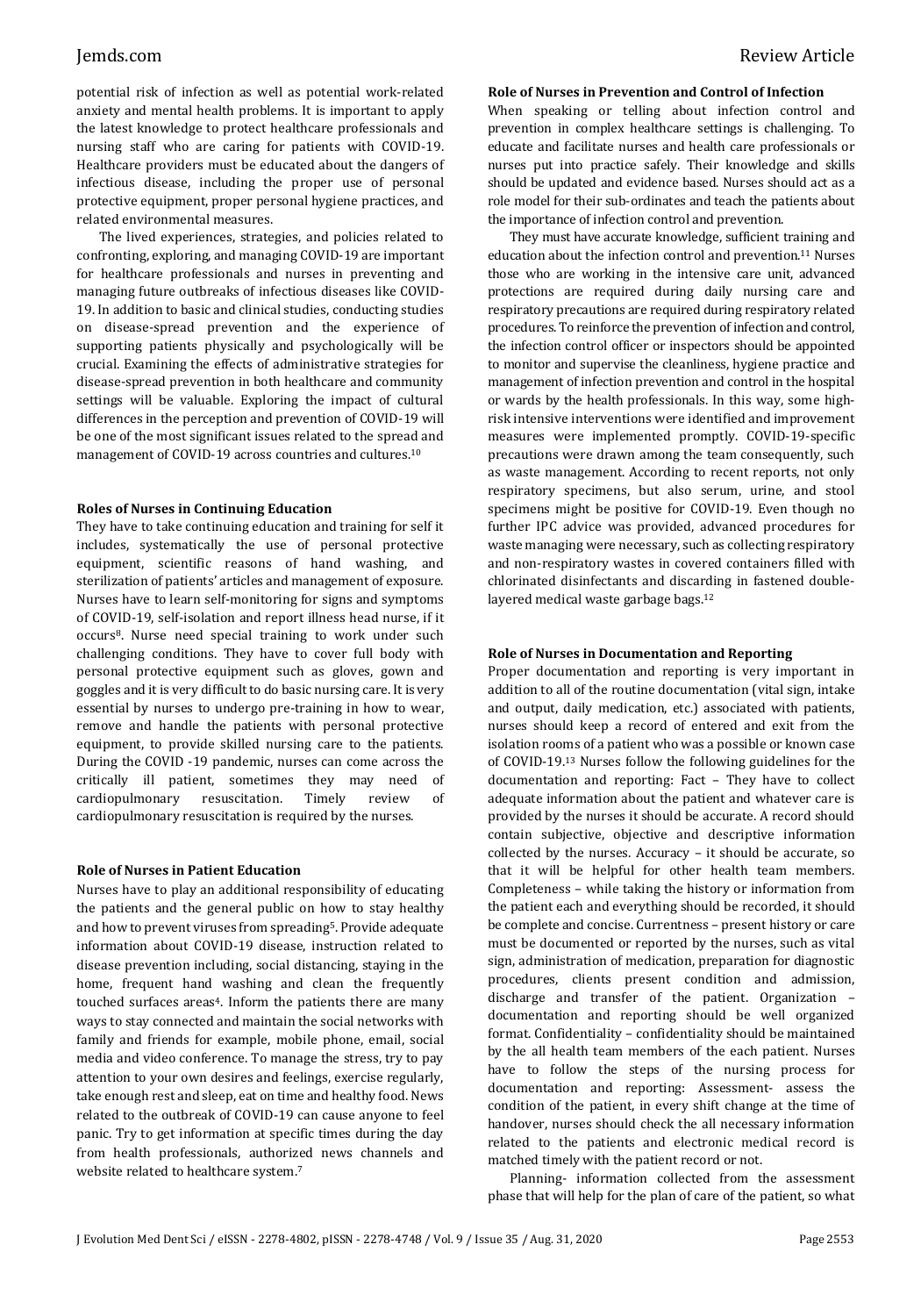planning done for that particular patient that should be recorded.

Implementation- In this phase the nursing care/ medication or procedures, done for individual patient as prescribed or necessary for the patient. After the intervention, observation, management and clinical procedure should be documented in nurses' notes or progress sheet.

Evaluation- In this phase nurses should monitor the effectiveness of management or care in terms of expected outcomes.<sup>14</sup>

#### **Role of Nurses in the Management of Burnout Syndrome**

Due to shift duty there may be more chances of occurrence of higher stress levels during a pandemic, which can result in burnout syndrome for many nurses. Therefore, nurses must take all the necessary precaution to protect themselves both physically and psychologically. Here some techniques to manage the burnout syndrome during the COVID-19 pandemic. The break is very important when your mind and body is telling you to take breaks. At the time of a pandemic, it is not possible for you to go for vacation, but you can go home and take enough rest and come back to work. Use deep breathing techniques to relax yourself when you feel exhausted with the patient's care. Eat healthy and drink adequate amount of water, which is essential to provide energy and preventing from burnout<sup>4</sup>. Some techniques can be followed by nurses to manage the burnout syndrome while working, write your problems in a paper and try to solve that problem or discuss with seniors. Say no to new assignments or task because already you are exhausted with present workload. If possible delegate your work to your colleague or friends. Set the boundaries of your working time, try to finish your work on time and leave the work place on given time. Seek professional support, whenever feeling so stressed and unable to manage that stress take the guidance from your healthcare organization. Appreciate yourself for your hard work and care for the patients.

#### **Role of Nurses in Breaking of Bad News**

In the health care system, bad news is, those news which is giving the negative perception or psychological problems to patients in the future for his or her related disease condition. "Bad news is information that has an adverse and serious effect on an individual's view of his or her future, noting that bad news is always a subjective appraisal by the individual receiving the news".

Nurses have to play an important role in breaking bad news by providing the proper information to the patient; teach the patient to understand, and cope with the bad news, they have been received or given. <sup>15</sup> Breaking bad news is one of the difficult tasks for nurses; it requires adequate knowledge about the disease condition, good communication skill and patience and must approach with empathy with all patients involved. Provide comfortable position and optimal environment for the patient and relative before discussing about the any news. After understanding the patient's problem the nurses should prepare answers for all the questions arises from the patient. Whenever trying to break bad news related to disease condition, allow the patient to tell about that disease, what he/she knows about that disease or illness. However than provide the adequate information with evidences related the disease condition or diagnosis.

#### **Role of Nurses in Critical Care**

It is necessary to understand the clinical manifestations of critical illness in COVID-19. In COVID-19 disease, it appears as asymptomatic to critical illness as the current evidences. Those nurses who are working in the intensive care unit they should be prompt to assist in intubation and understand the principles of airway management. When they are assisting cardiac arrest patients, they have to use full personal protective equipment. While transporting the critically ill patient, it is important to ensure the all necessities equipment used while transportation such as oxygen supply and other emergency medications. Effective communication and coordination is essential in a pandemic response. Information should be disseminated to all health care team in a timely manner, and two-way communication should be established. In addition, ICUs will need to work closely with nursing services, infection control, supplies/engineering/cleaning services and other departments to harmonize efforts for a coordinated response. Family engagement is important as visitors are largely excluded from isolation wards. Effective communication is necessary to address concerns and manage expectations, or to help determine the goals of care in the critically ill. Public relations departments and social workers should be involved to facilitate communication with family members or the public media, to minimize misunderstanding and build trust and confidence in the health care system.<sup>16</sup>

# **Role of the Nurses as Advocate and Mentor for Patients and Family**

During COVID-19 pandemic some patients are critically ill, for management they are intubated, on a ventilator, sedated and isolated from their caregivers or family members. Communication is difficult, so nurses have to advocate between the family members and patients. They have to perform the vital sign, pain assessment as patients are critically ill and high risk for infection. The patient is immobile due to that there is chances of pressure ulcer or bedsore, so every 2 hours turning the patient is necessary. Consistency from every nurse on every shift is also vital to keep the highest level of standards during an epidemic. Nurses must work as a team and communicate effectively in giving information to the patient and family members. In nursing profession nurses are mentored by the other senior nurses and develop their professional practice, skill and knowledge. They have to apply this knowledge and skill to communicate, mentor the patient and family members.<sup>13</sup>

# **CONC LU S ION S**

Nurses during COVID-19 pandemic will continue to perform their role by keeping a positive attitude towards the present situation, and by involving themselves in all activities related to patient care. They should constantly learn and implement infection control, new policies, procedures, and manage supplies and isolation units. Nurses are playing a critical role